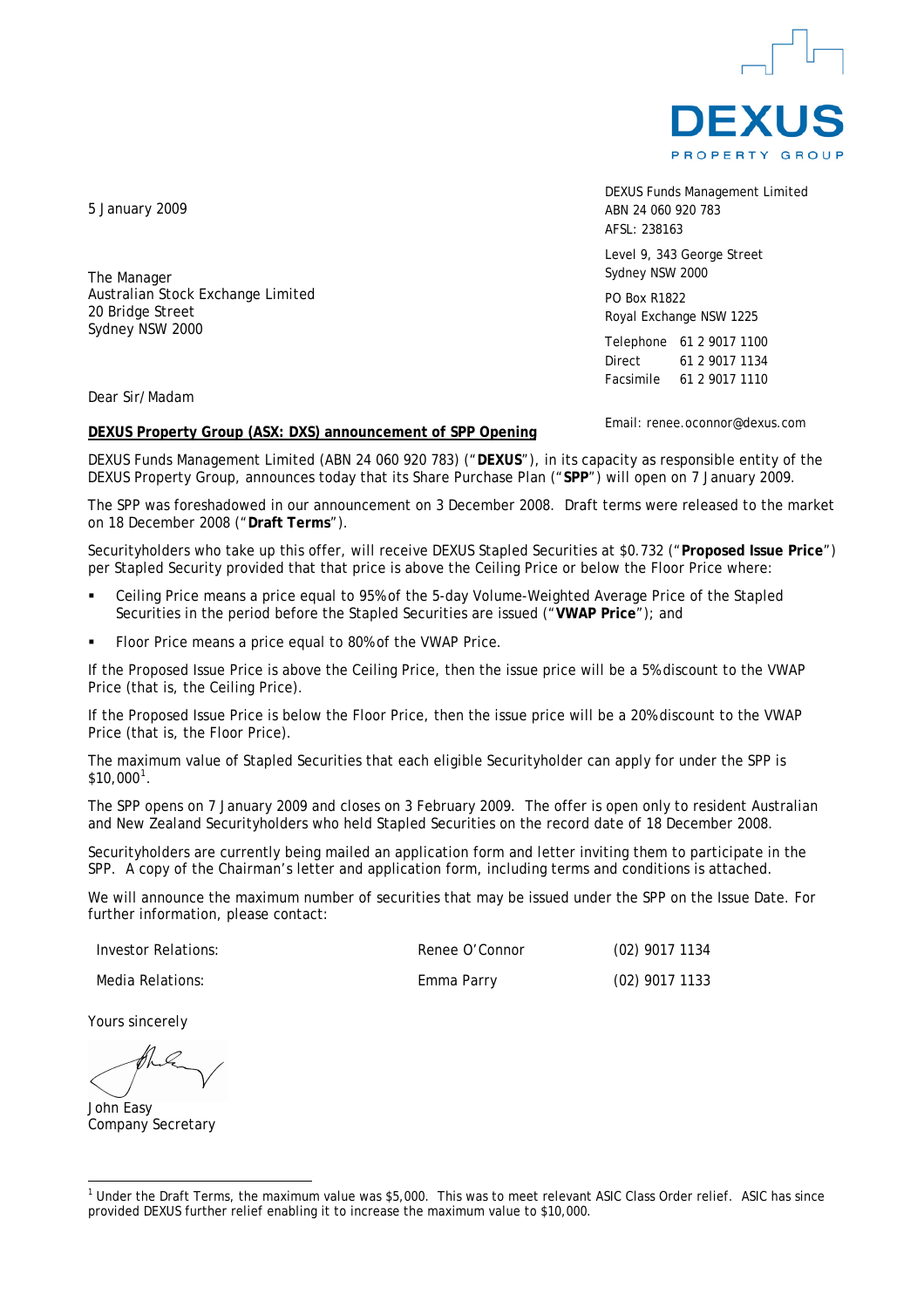

DEXUS Funds Management Limited ABN 24 060 920 783 AFSL: 238163

Level 9, 343 George Street Sydney NSW 2000

PO Box R1822 Royal Exchange NSW 1225

Telephone 02 9017 1100 Direct 02 9017 1120 Facsimile 02 9017 1102

Email: john.easy@dexus.com

**NOT FOR DISTRIBUTION IN THE UNITED STATES OR TO OR FOR THE ACCOUNT OR BENEFIT OF US PERSONS.** 

**This is an important document that requires your attention.** 

Dear Security Holder

**Security Purchase Plan - Eligible Security Holders may purchase parcels of Securities up to a value of \$10,000.** 

On behalf of the Directors of DEXUS Funds Management Limited, the Responsible Entity for DEXUS Property Group (**"DEXUS"**), I am pleased to offer you the opportunity to increase your investment in DEXUS through a Security Purchase Plan (the **"Plan"**).

Recently, DEXUS has initiated several initiatives to build its strong financial position, these include:

- new debt facilities have been secured to refinance all debt maturities to February 2010;
- a revised distribution policy announced at the Annual General Meeting with amounts to be set aside to fund ongoing investment in the Group's existing property portfolios;
- our development activity has been de-risked through significant leasing pre-commitments;
- **a** asset disposals being pursued, including Whitford City Shopping Centre to be sold over next two years;
- an Institutional Placement of 391.7 million Securities at \$0.77 per Security raising approximately \$301.6 million was completed on 4 December 2008 ("**Placement**"); and
- a Security Purchase Plan ("**SPP**") is now being offered to Australian and New Zealand retail Security Holders at \$0.732 per Security being the issue price of Securities under the Placement less the distribution for the half year ended 31 December 2008 (provided certain conditions are met) and is expected to raise approximately \$15-20 million.

With these initiatives, DEXUS has funding in place to refinance all debt expiries through until February 2010 and the capacity to fund its committed development pipeline through to June 2011.

Following the Placement, the Group's pro forma gearing is 34%. DEXUS is substantially within its gearing covenant and maintains its BBB+ / Stable Standard & Poor's credit rating which was reaffirmed on 20 November 2008.

5 January 2009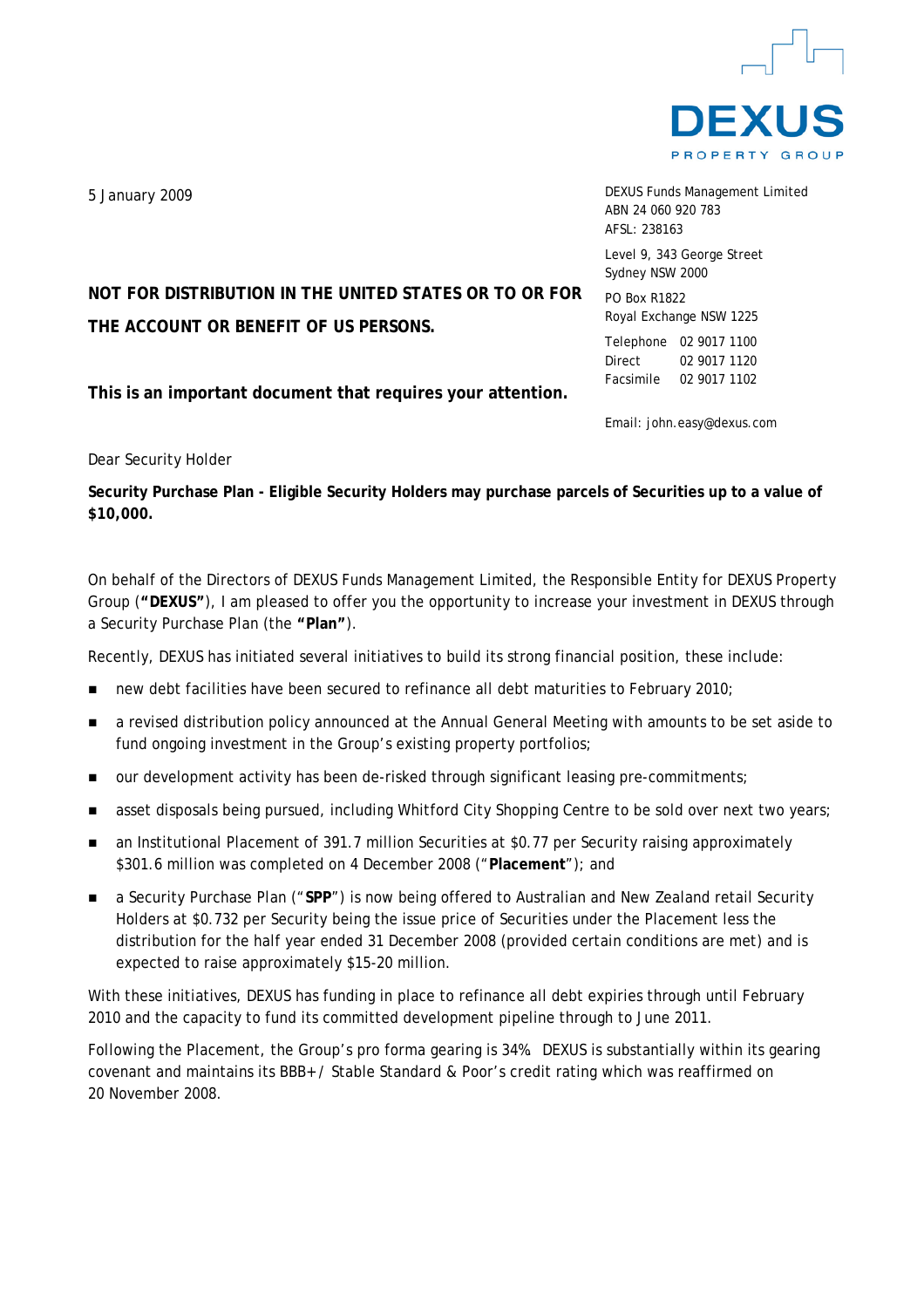

Earnings outlook post the capital raising:

- 2009 Financial Year Earnings (FFO) quidance of 10.8 cents per security which is consistent with the Annual General Meeting guidance adjusted for the capital raising; and
- 2009 Financial Year Distribution guidance of 7.6 cents per security.

DEXUS is committed to continuing to apply a prudent, pro-active approach to maintaining its sound financial position.

#### **The offer**

The Plan is offered exclusively to all Eligible Security Holders, being registered holders as at 7pm on 18 December 2008 ("**Record Date**") with a registered address in Australia or New Zealand. Excluded Holders (as defined in the terms) will not be invited to participate in the Plan.

The Plan provides Eligible Security Holders with an opportunity to buy a parcel of new Securities in DEXUS valued at \$2,000, \$4,000, \$6,000, \$8,000, \$10,000 or the nominated amount of up to \$10,000.

Subject to the adjustment outlined below, the issue price of Securities under the SPP will be \$0.732 ("**Adjusted Placement Price**"). The issue price is equal to the price of Securities under the Placement less the distribution for the half year ended 31 December 2008 of 3.8 cents as announced on 18 December 2008. This is to ensure that, as far as possible, all Security Holders can participate in the DEXUS capital raising on similar terms to the recent Placement without disclosure.

The issue price is subject to adjustment to ensure that:

- the SPP complies with relevant ASIC class order relief; and
- **the issue of securities under the SPP does not impact upon DEXUS's placement capacity under the ASX** Listing Rules.

The Adjusted Placement Price will be adjusted if it is above the Ceiling Price or below the Floor Price where:

- (a) **Ceiling Price** means a price equal to 95% of the 5-day Volume-Weighted Average Price of the Securities in the period before the Securities are issued ("**VWAP Price**"); and
- (b) **Floor Price** means a price equal to 80% of the VWAP Price.

If the Adjusted Placement Price is above the Ceiling Price, then the issue price will be a 5% discount to the VWAP Price (that is, the Ceiling Price).

If the Adjusted Placement Price is below the Floor Price, then the issue price will be a 20% discount to the VWAP Price (that is, the Floor Price).

The Plan opens on 7 January 2009 and is expected to close at 5pm (Sydney time) on 3 February 2009.

Participation in the Plan is entirely voluntary. All Securities issued under the Plan will rank equally with existing fully paid Securities and will carry the same voting rights and entitlement to receive distributions. No brokerage or other transaction costs apply to purchases under the Plan. The issue of Securities is expected to occur on 5 February 2009 with allotment occurring on the following day.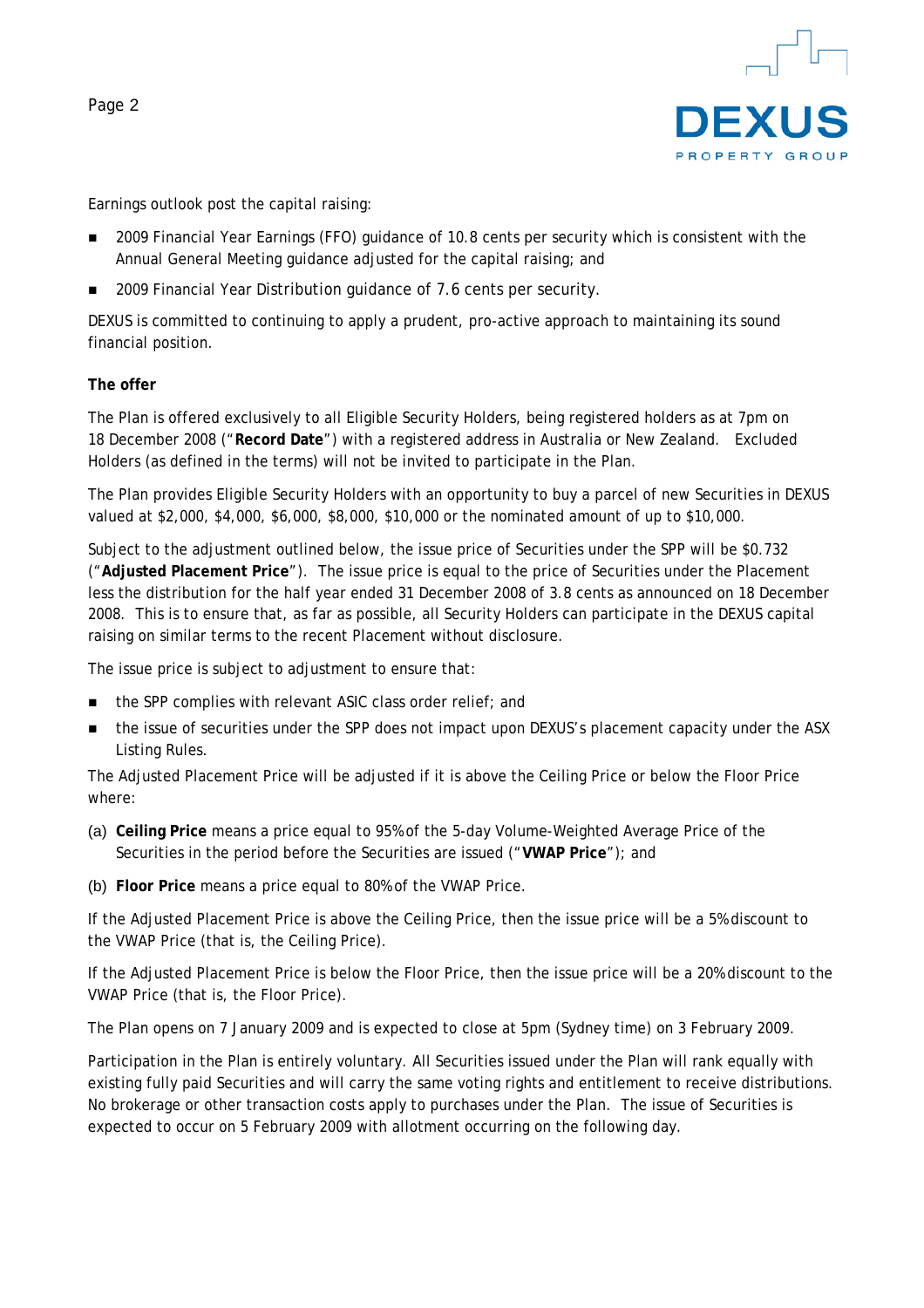

#### **How to accept this offer**

To apply for Securities under the Plan, please follow the instructions on the enclosed personalised Application Form.

This letter and its attachments set out the details and terms and conditions of the Plan. I encourage you to read the enclosed material and seek your own financial advice in relation to the offer, before you decide whether to participate.

The Plan opens on **7 January 2009** and is expected to close at 5pm (Sydney time) on **3 February 2009**.

On behalf of the Board of DEXUS Funds Management Limited, I invite you to consider participation in the Plan.

Yours sincerely

Chix Bem

Christopher Beare Chair

*These materials do not constitute an offer of securities for sale in the United States or to "US persons" (as defined in Regulation S under the US Securities Act of 1933, as amended (the "US Securities Act")) and may not be sent or disseminated in, directly or indirectly, the United States or to any US person in any place. DXS Securities have not been and will not be registered under the US Securities Act or the securities laws of any state of the United States and may not be offered, sold or otherwise transferred in the United States or to or for the account or benefit of any "US person" except in compliance with the registration requirements of the US Securities Act and any other applicable state securities laws or pursuant to an exemption from the registration requirements of the US Securities Act and applicable state securities laws.*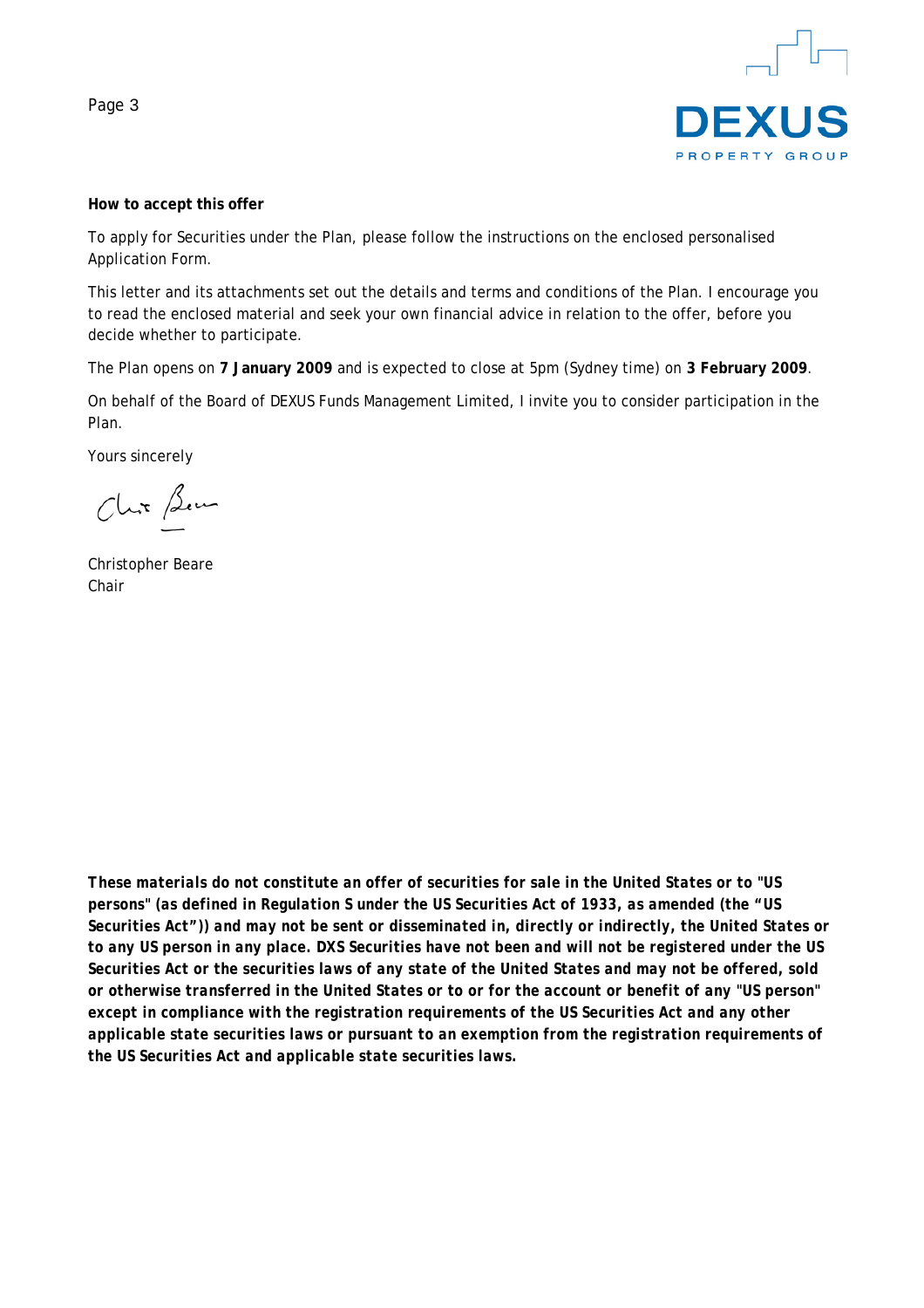



# **Key Dates\***

| Date                                  | Event                 |                                                                                                           |
|---------------------------------------|-----------------------|-----------------------------------------------------------------------------------------------------------|
| 7pm (Sydney time)<br>18 December 2008 | Record Date           | The date on which the DFXUS determines<br>Eligible Security Holders.                                      |
| 7 January 2009                        | <b>Opening Date</b>   | Security Purchase Plan opens.                                                                             |
| 5pm (Sydney time)<br>3 February 2009  | <b>Closing Date</b>   | Security Purchase Plan closes. Applications<br>must be received by 5pm (Sydney time).                     |
| 5 February 2009                       | <b>Issue Date</b>     | Securities will be issued on this date.                                                                   |
| 6 February 2009                       | <b>Allotment Date</b> | Securities will be allotted by no later than<br>the business day after the Issue Date.                    |
| 6 February 2009                       | Despatch Date         | Transaction confirmations will be<br>despatched to Security Holders on or about<br>the Allotment Date.    |
| 10 February 2009                      | <b>Trading Date</b>   | Trading of Securities allotted under the<br>Plan is expected to commence on ASX on or<br>about this date. |

\* The Responsible Entity has the discretion to alter Key Dates.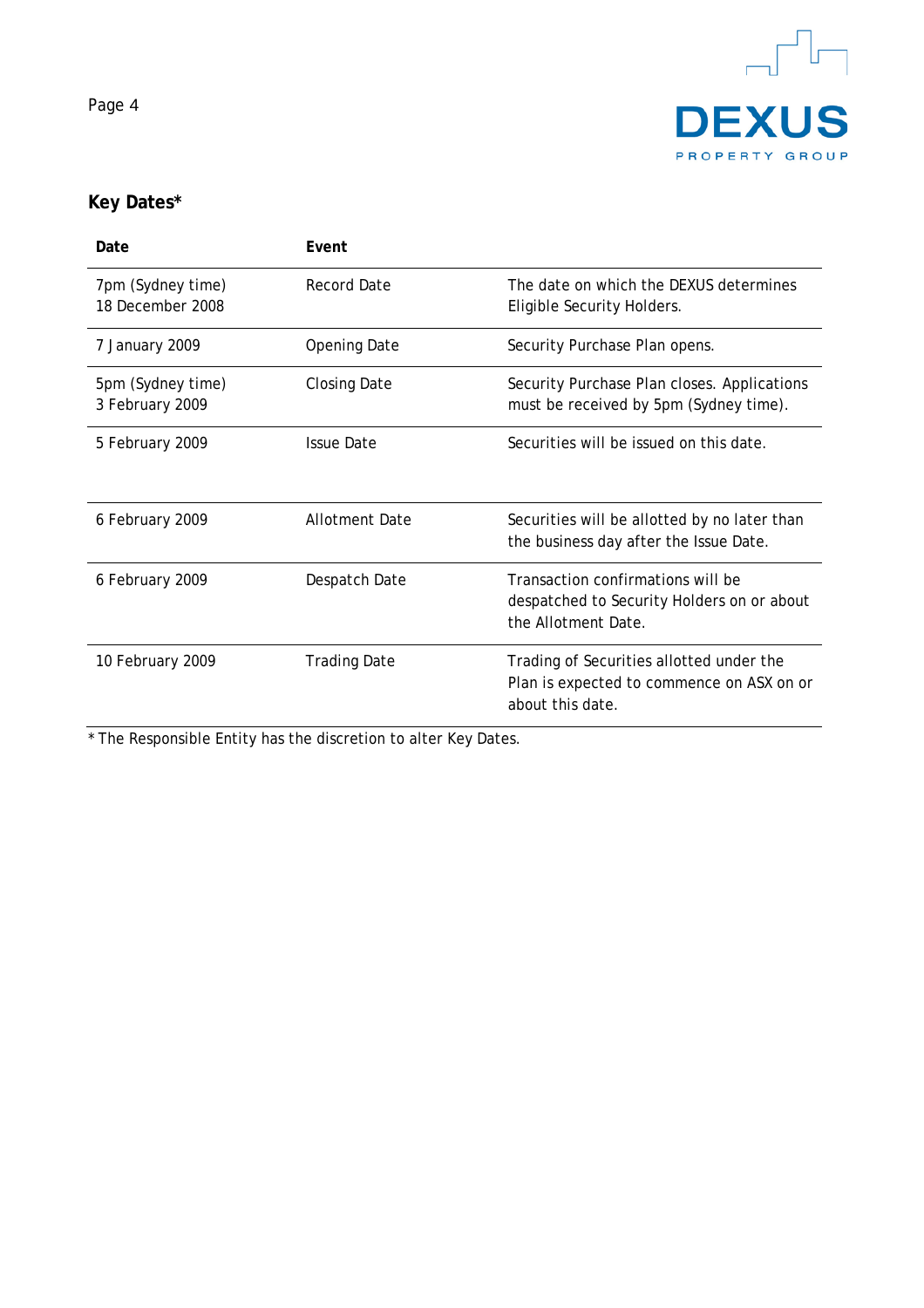

# **Questions and Answers**

Defined words and expressions used in this booklet and the letter from the Chair are capitalised. See the Definitions section at the end of this booklet for their definition.

#### **1 What is the Security Purchase Plan?**

The Security Purchase Plan (the **"Plan"**) is an opportunity for Eligible Security Holders to purchase additional Securities at a discount to the market price of Securities at the time of issue (without brokerage and transaction costs).

All Securities issued to you under the Plan will rank equally with your existing Securities and will carry the same voting rights and other entitlements.

# **2 Who may participate in the Plan?**

You may participate in the Plan if you are an Eligible Security Holder. You are an Eligible Security Holder if you are a registered holder of Securities on the Record Date with a registered address in Australia or New Zealand, unless you are an Excluded Holder. An Excluded Holder is any:

- **holder who holds Securities on behalf of another person who resides outside Australia and New** Zealand; or
- holder who is in the United States or is, or is acting for the account or benefit of, a US person (as defined in Regulation S under the U.S. Securities Act).

Each trustee or nominee must not distribute any documents relating to this share purchase plan to any person in the United States or to any US Person and must not submit an Application or make payment by BPay or otherwise for Securities for any person for whose account or benefit it acts that is an Excluded Holder.

# **3 Do I have to participate in the Plan?**

No. Participation in the Plan is entirely voluntary.

Before you apply for Securities, we recommend you seek independent financial advice from your stockbroker, accountant or professional adviser, and you monitor the price of the Security (which is quoted in the financial pages of the major metropolitan newspapers). This booklet does not purport to contain all of the information that you need to make an investment decision.

# **4 What is the Issue Price of the Securities under the Plan?**

Subject to the adjustment outlined below, the issue price of Securities under the SPP will be \$0.732 ("**Adjusted Placement Price**"). The issue price is equal to the price of Securities under the Placement less the distribution for the half year ended 31 December 2008. This is to ensure that, as far as possible, all Security Holders can participate in the DEXUS capital raising on similar terms to the recent Placement without disclosure.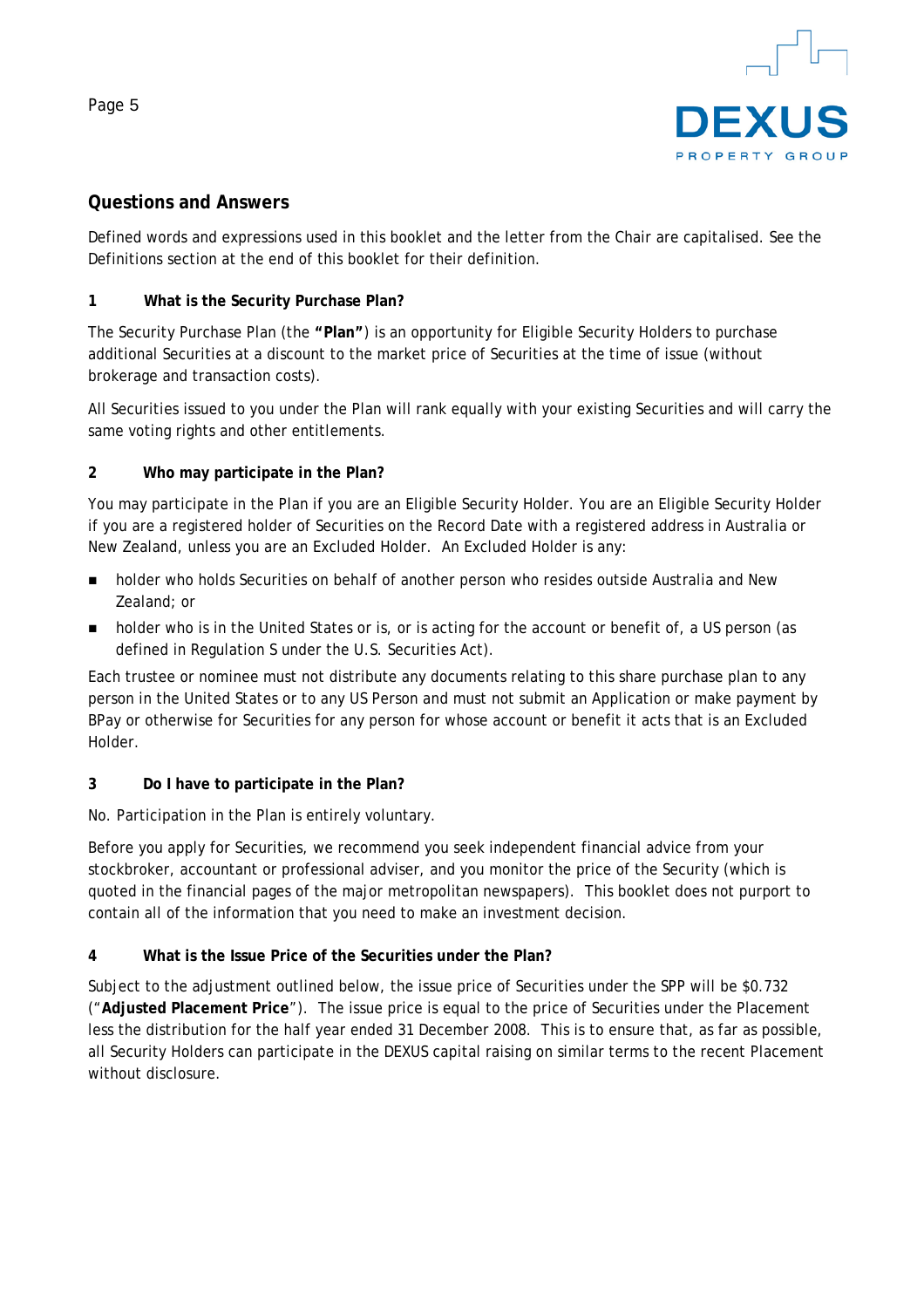

The issue price is subject to adjustment to ensure that:

- the SPP complies with relevant ASIC class order relief; and
- the issue of securities under the SPP does not impact upon DEXUS's placement capacity under the ASX Listing Rules.

The Adjusted Placement Price will be adjusted if it is above the Ceiling Price or below the Floor Price where:

- (a) **Ceiling Price** means a price equal to 95% of the 5-day Volume-Weighted Average Price of the Securities in the period before the Securities are issued ("**VWAP Price**"); and
- (b) **Floor Price** means a price equal to 80% of the VWAP Price.

If the Adjusted Placement Price is above the Ceiling Price, then the issue price will be a 5% discount to the VWAP Price.

If the Adjusted Placement Price is below the Floor Price, then the issue price will be a 20% discount to the VWAP Price.

The issue price may differ from the market price of Securities on the day Securities are issued or allotted to you.

The market price or value of Securities is subject to market volatility. It may be higher or lower, at any time, than the Issue Price of the Securities you receive. The market price may change between the date of this offer and the date when Securities are issued or allotted to you under the Plan.

**5 How many Securities can I apply for under the Plan?** 

If you are an Eligible Security Holder, you are entitled to apply for a parcel of Securities valued at \$2,000, \$4,000, \$6,000, \$8,000, \$10,000 or another nominated amount of up to \$10,000 at the Issue Price, regardless of the number of Securities you currently hold.

If you receive more than one copy of this booklet, or if you hold Securities in more than one capacity (eg. because you are both a sole and joint holder of Securities), the maximum amount you may apply to invest under the Plan in all capacities, and in aggregate, is \$10,000**. By applying to purchase Securities under the Plan, you certify you have not exceeded this \$10,000 limit.** 

If the Issue Price cannot be divided into \$2,000, \$4,000, \$6,000, \$8,000, \$10,000 or the nominated amount of up to \$10,000, to give a whole number of Securities, there will be a rounding down of the number of Securities. By applying to purchase Securities under the Plan, you acknowledge that any remaining balance of your payment will form part of the assets of DEXUS. You will not receive a refund for this amount, which will always be less than the price of one Security.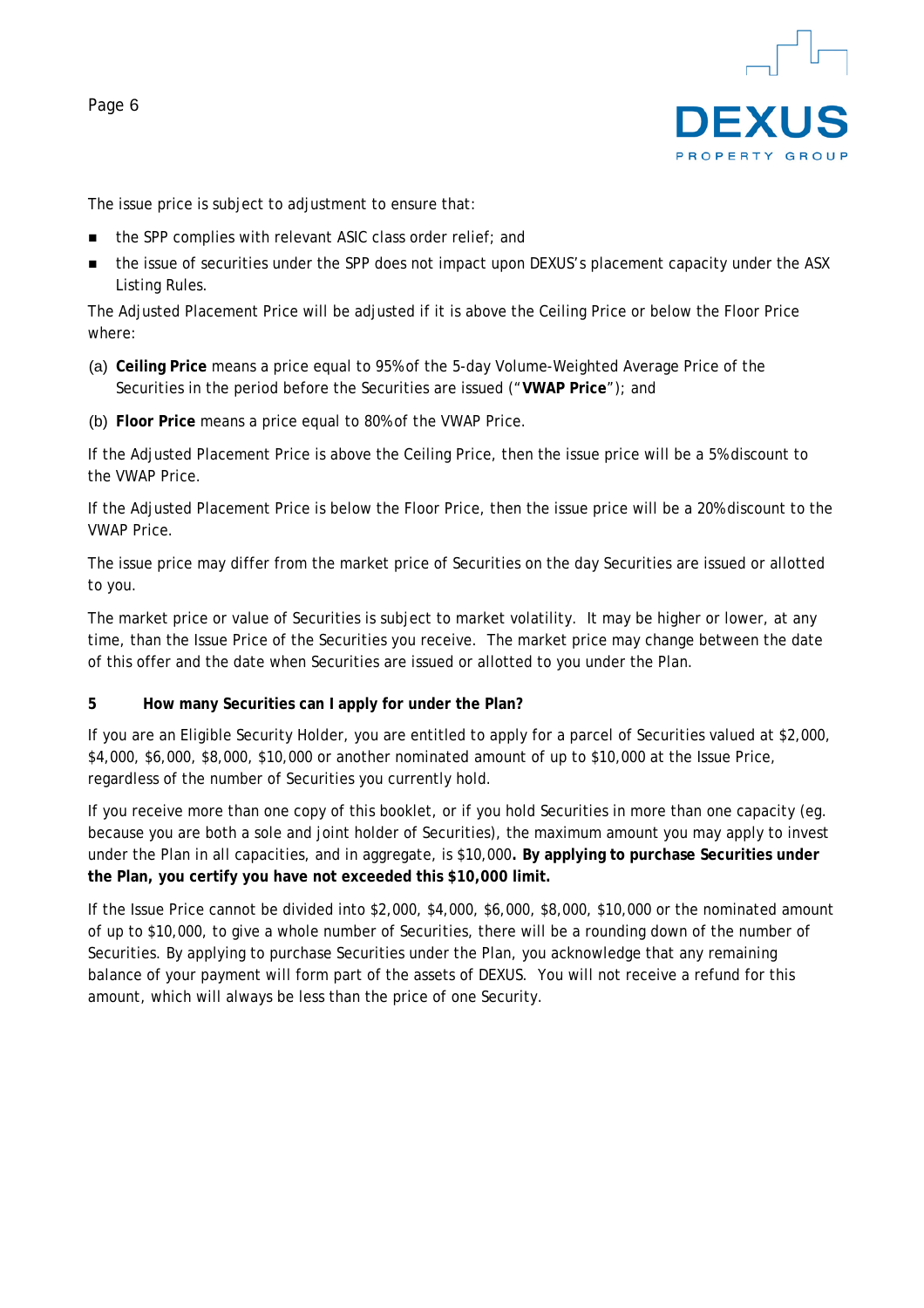

#### **6 How do I apply for Securities under the Plan?**

If you wish to participate in the Plan, follow the instructions set out on the enclosed Application Form. Send your completed Application Form with your cheque or money order made payable to "PTCL ACF DEXUS Property Group". Alternatively, you can apply for Securities by making a payment of \$2,000, \$4,000, \$6,000, \$8,000, \$10,000 or another nominated amount of up to \$10,000 using the BPay facility provided by your bank as per the instructions on the Application Form. If you make a payment by BPay, you will be deemed to have completed an Application Form accepting Securities to the value of \$2,000, \$4,000, \$6,000, \$8,000, \$10,000 or the nominated amount of up to \$10,000.

You will not be able to withdraw or revoke your Application once you have sent us the completed Application Form or made a payment by BPay.

#### **7 Can I apply for Securities under the Plan if my Securities are held by a trustee or nominee?**

If you are expressly noted on the register as the named beneficiary of Securities held by a trustee or nominee you will be eligible to participate in the Plan. Please contact the DEXUS Security Holder Information Line on 1800 819 675 or 61 2 8280 7066 for further information on how to participate in the Plan.

#### **8 How long is the Plan offer open for?**

The Plan opens on 7 January 2009 and is expected to close at 5pm (Sydney time) on 3 February 2009.

#### If you want to participate you should ensure that we receive payment in cleared funds by no later than 5pm (Sydney time) on 3 February 2009 (the Closing Date for the Plan).

If you are making the required payment by BPay, you should ensure the payment is made by 5pm on the Closing Date. If you are paying by cheque or money order, you should ensure that both your Application Form and the cheque/money order is posted by 27 January 2009 so that it is received by us within 5 days of the closing date. This will allow adequate time to ensure payment in cleared funds is received.

#### **9 Do I have a guaranteed allocation of Securities under the Plan?**

Yes. If you are an Eligible Security Holder and make a valid application in accordance with the Terms and Conditions then you will receive a parcel of Securities valued at \$2,000, \$4,000, \$6,000, \$8,000, \$10,000 or the nominated amount of up to \$10,000 at the Issue Price per Security, rounded down to the nearest whole number of Securities.

#### **10 What is the market price of Securities?**

The market price of Securities as at the close of trading on 2 January 2009 was \$0.825. The Plan offers Eligible Security Holders a discount of approximately 11.3% to this price (assuming that the issue price equals the Adjusted Placement Price).

#### **Further assistance**

If you have any questions in relation to the Plan please call your stockbroker, accountant or professional adviser. If you require information on how to complete the Application Form please contact the DEXUS Security Holder Information Line on 1800 819 675 or 61 2 8280 7066.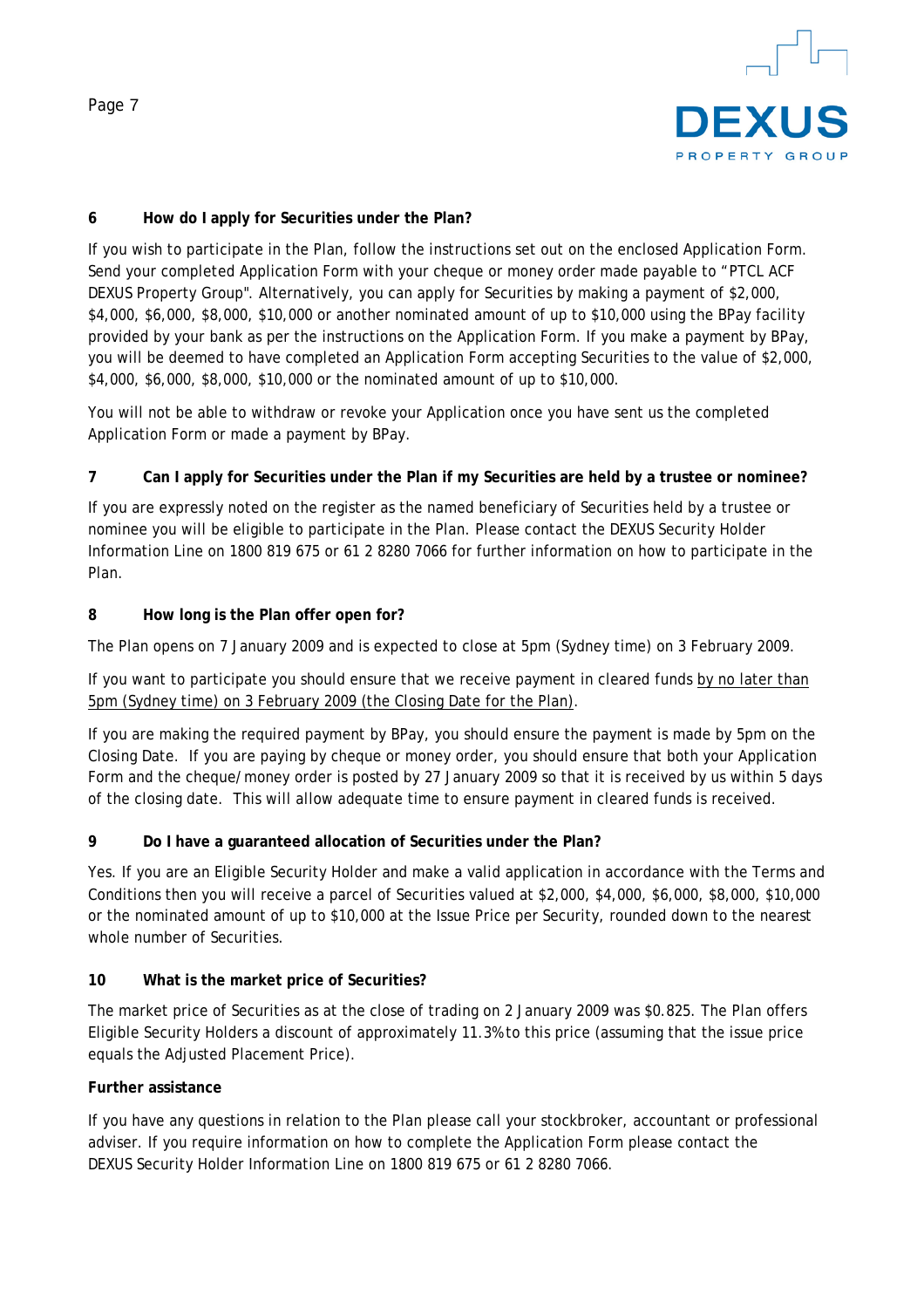

# **Terms and Conditions**

Defined words and expressions used in this booklet are capitalised. See the Definitions section at the end of this booklet for their definition.

**IMPORTANT NOTICE:** If you apply to participate in the Plan by completing and returning the Application Form (or otherwise making a valid application in accordance with these Terms and Conditions), you are accepting the risk that the market price of Securities may change between the date on which you send in an Application Form and the Allotment Date. This means it is possible that, up to or after the Allotment Date, you may be able to buy Securities at a lower price than the Issue Price. We encourage you to seek your own financial advice regarding your participation under the Plan.

These materials do not constitute an offer of Securities for sale in the United States or to, or for the account or benefit of, "U.S. persons" (as defined in Regulation S under the U.S. Securities Act) and may not be sent or disseminated in, directly or indirectly, the United States or to, or for the account or benefit of, any "U.S. person" in any place. Securities have not been and will not be registered under the U.S. Securities Act or the securities laws of any state of the United States and may not be offered, sold or otherwise transferred in the United States or to, or for the account or benefit of, any "U.S. person" except in compliance with the registration requirements of the U.S. Securities Act and any other applicable state securities law or pursuant to an exemption from the registration requirements of the U.S. Securities Act and applicable state securities laws.

#### **1 Offer timetable**

- 1.1 This offer is dated, and taken to be made on 5 January 2009.
- 1.2 The offer opens on 7 January 2009 (**"Opening Date"**) and closes at 5pm (Sydney time) on 3 February 2009 (**"Closing Date"**), unless extended. Application Forms and cheques, money orders or BPay payments may not be processed or held to be valid if they have not been received by DEXUS by this time.
- 1.3 (a) The Securities are proposed to be issued on the Issue Date (subject to any extension under clause 1.4).
	- (b) The Securities are proposed to be allotted by one business day after the Issue Date ("**Allotment Date**"); and
	- (c) A transaction confirmation is expected to be despatched to you on or around the Allotment Date ("**Despatch Date**").
- 1.4 The Responsible Entity has discretion to change, at any time, any of the Closing Date, the Issue Date, the Allotment Date and the Despatch Date to later dates (notwithstanding that the offer has opened, or Applications have been received) by lodging a revised timetable with ASX.

#### **2 Eligible Security Holders**

- 2.1 You may participate in the Plan if you are an Eligible Security Holder*.*
- 2.2 Joint holders of Securities are taken to be a single registered holder of Securities for the purposes of determining whether they are an Eligible Security Holder and the certification on the Application Form is taken to have been given by all of them.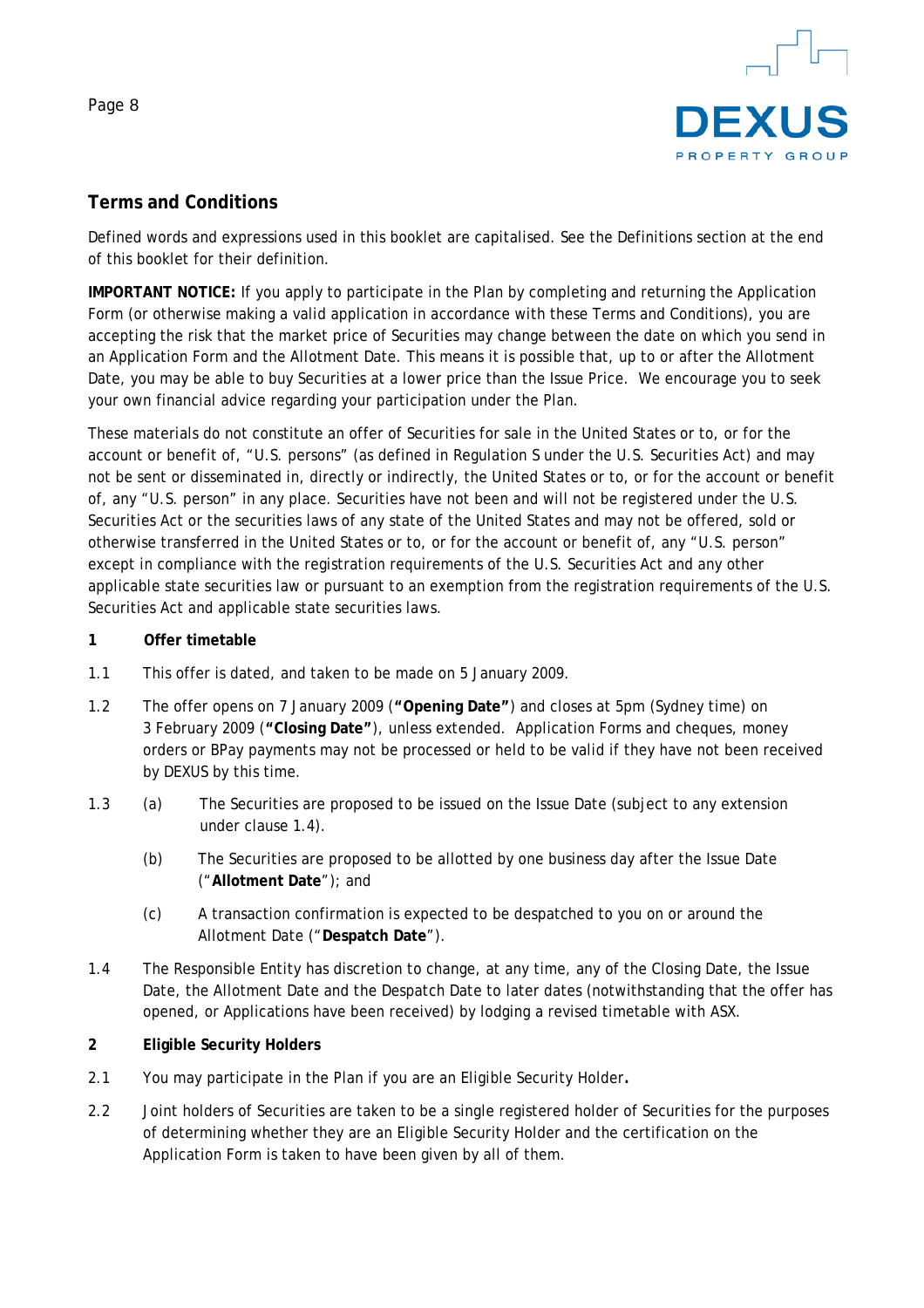



- 2.3 Where a trustee or nominee is a registered holder of Securities and is expressly noted on the register as holding Securities on account of a named beneficiary, the named beneficiary will be taken to be the registered holder of those Securities. An Application for Securities, certification or issue of Securities to the trustee or nominee will be taken to be an Application or certification by, or an issue to, the named beneficiary.
- 2.4 If you are an Eligible Security Holder, your rights under this offer are personal to you and nonrenounceable, so you may not transfer them.
- 2.5 The offer under the Plan is made on the same terms and conditions to each Eligible Security Holder.

#### **3 Applications for Securities**

#### **Limitations on Applications**

- 3.1 Subject to clause 3.2, if you are an Eligible Security Holder, you may apply to purchase a parcel of Securities valued at \$2,000, \$4,000, \$6,000, \$8,000, \$10,000 or another nominated amount of up to \$10,000 under the Plan*.*
- 3.2 Eligible Security Holders who receive more than one offer under the Plan (for example, because they hold Securities in more than one capacity) may apply on different Application Forms for more than one Parcel, but may not apply for Securities with an aggregate value of more than \$10,000.

#### **Completing the Application Form and paying for Securities**

- 3.3 If you wish to participate in the Plan, you must:
	- (a) complete the Application Form and provide a cheque or money order for \$2,000, \$4,000, \$6,000, \$8,000, \$10,000 or another nominated amount of up to \$10,000 in accordance with the instructions on the Application Form; or
	- (b) make a payment for \$2,000, \$4,000, \$6,000, \$8,000, \$10,000 or another nominated amount of up to \$10,000 by BPay.

Payment in cleared funds must be received by 5pm on the Closing Date.

#### **The Responsible Entity's discretions regarding Applications**

- 3.4 The Responsible Entity has a broad discretion to accept or reject your Application to purchase Securities under the Plan, including (without limitation) if:
	- (a) your Application Form is incorrectly completed or incomplete or otherwise determined by the Responsible Entity to be invalid;
	- (b) your cheque is dishonoured or has not been completed correctly;
	- (c) the cheque or money order that you enclose with your Application Form is not made out for the exact amount as indicated on the Application Form;
	- (d) it appears that you are applying to buy more than \$10,000 (in aggregate) of Securities at the Issue Price;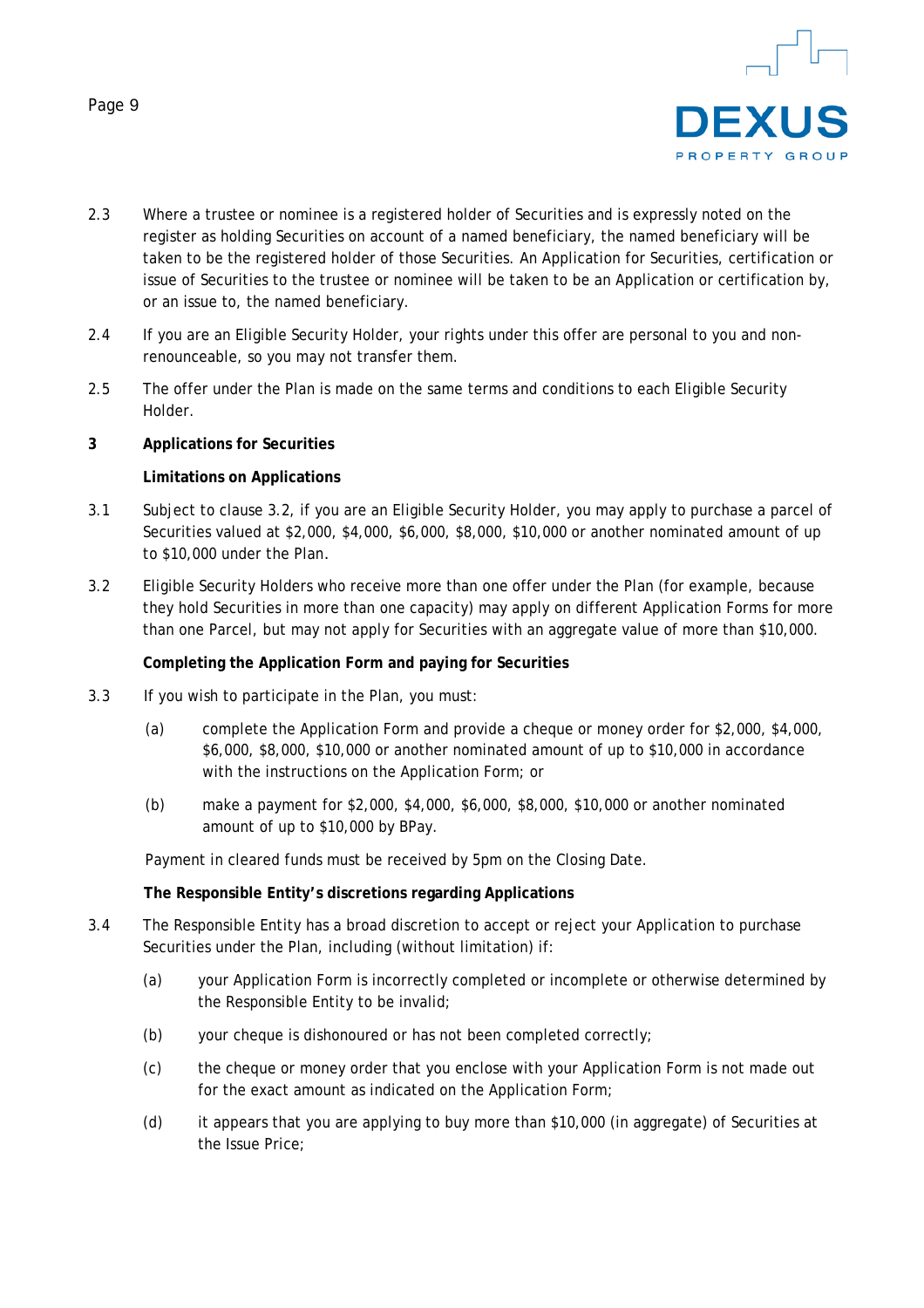

- (e) Cleared funds are not received until after the Closing Date. Whilst the Responsible Entity has the discretion to accept late Application Forms, cheques, money orders or BPay payments, there is no assurance that it will do so. Late Application Forms and cheques or money orders, if not processed, will be returned to you at your registered address. Late BPay payments may be returned to you by cheque (or such other method as the Responsible Entity determines) to your registered address; or
- (f) the Responsible Entity has reason to believe that you are not an Eligible Security Holder (subject to compliance with any applicable ASIC or ASX requirements).

#### **Interest**

3.5 No interest will be paid on any Application money returned to you.

#### **Significance of sending in an Application or making a payment by BPay**

- 3.6 If you apply to participate in the Plan:
	- (a) your Application, on these Terms and Conditions, will be irrevocable and unconditional (it cannot be withdrawn);
	- (b) you represent that you are and each person for whom you are acting is an Eligible Security Holder;
	- (c) you certify that you have not applied for Securities with an aggregate Application price in excess of \$10,000 under the Plan and any similar arrangement in the 12 months prior to your Application, even though you may have received more than one offer under the Plan or received offers in more than one capacity under the Plan. The Responsible Entity or DEXUS will take no responsibility for Applications in excess of \$10,000;
	- (d) you authorise the Responsible Entity (and its offers or agents) to correct any error in, or omission from, your Application Form and to complete the Application Form by the insertion of any missing details;
	- (e) you acknowledge that the Responsible Entity may at any time irrevocably determine that your Application Form is valid, in accordance with the Terms and Conditions, even if the Application Form is incomplete, contains errors or is otherwise defective;
	- (f) you accept the risk associated with any return of application monies (for example, in the event of a rejected Application) or other refunds that may be despatched to you by cheque or returned money order to your address shown on DEXUS's register;
	- (g) you agree to indemnify the Responsible Entity and DEXUS for, and to pay to the Responsible Entity or DEXUS within 5 business days of demand, any dishonour fees or other costs the Responsible Entity or DEXUS may incur in presenting a cheque for payment which is dishonoured;
	- (h) you acknowledge that none of the Responsible Entity, DEXUS and the Registry has provided you with investment advice or financial product advice, and that none of them has any obligation to provide this advice, concerning your decision to apply for and purchase Securities;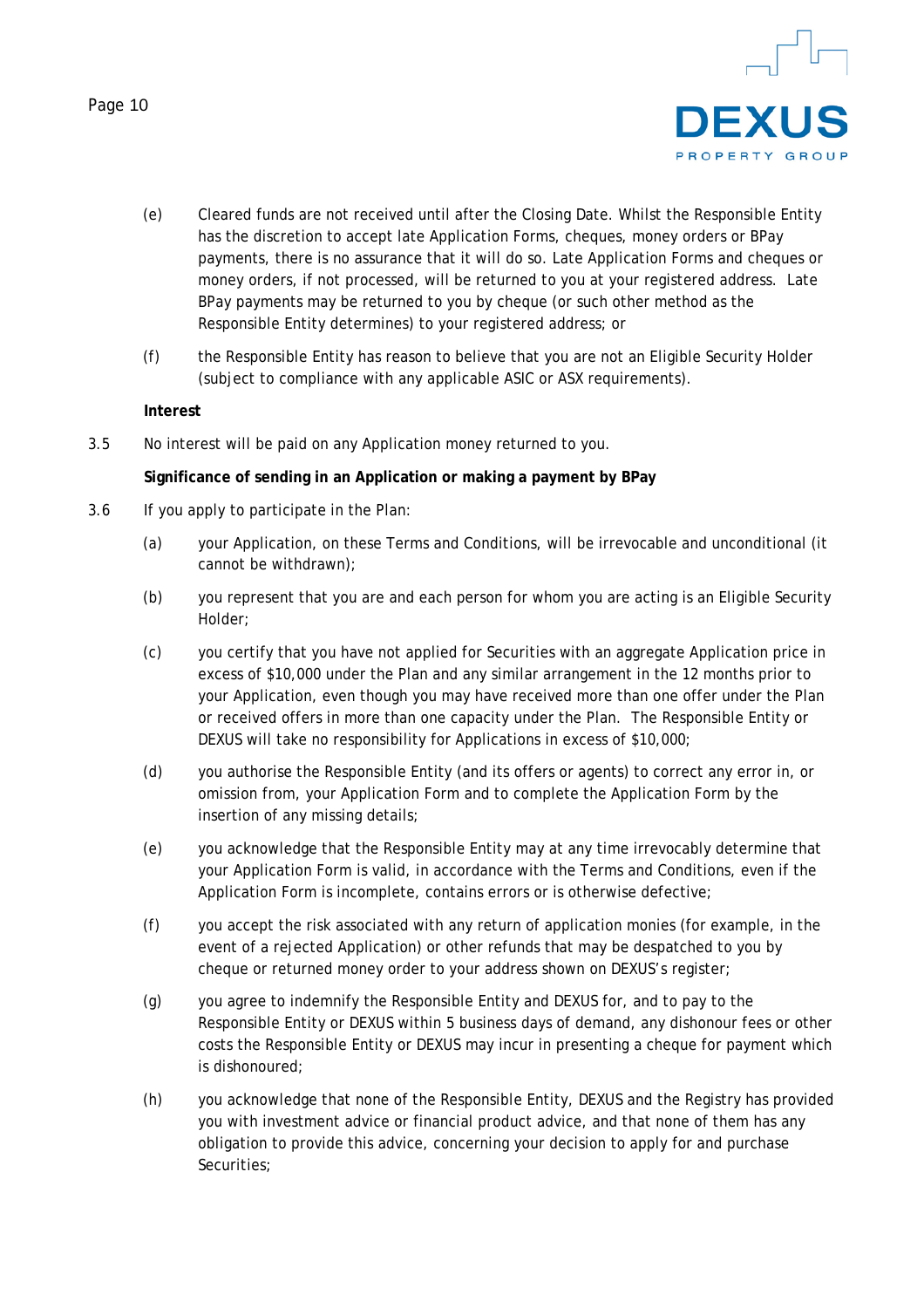

- (i) you acknowledge that the booklet that accompanies these Terms and Conditions does not purport to contain all of the information that an investor may require to make an investment decision;
- (j) you acknowledge that neither the Responsible Entity nor DEXUS is liable for any exercise of any discretions by any person referred to in these Terms and Conditions; and
- (k) you irrevocably and unconditionally agree to the Terms and Conditions and agree not to do any act or thing which would be contrary to the spirit, intention or purpose of the Plan.
- (l) you acknowledge that any remaining balance of your payment, due to a rounding down of the number of Securities, will form part of the assets of DEXUS.
- (m) if you make payment of Application money by BPay, you acknowledge that you will be taken to have made all representations, warranties and undertakings set out in the Application Form as if you had validly signed and submitted an Application Form.
- (n) you acknowledge that the Securities have not, and will not be, registered under the US Securities Act or the securities laws of any state or other jurisdictions in the United States, or in any other jurisdiction outside Australia or New Zealand and accordingly, the Securities may not be offered, sold or otherwise transferred except in accordance with an available exemption from, or in a transaction not subject to, the registration requirements of the US Securities Act and any other applicable securities laws;
- (o) you agree not to send any materials relating to the Share Purchase Plan to any person in the United States or that is, or is acting for the account or benefit of a US Person;

#### **4 Parcel price and number of Securities**

- 4.1 You agree to pay the total price of:
	- $(a)$  \$2,000;
	- (b)  $$4,000;$
	- $(C)$  \$6,000;
	- (d) \$8,000;
	- (e) \$10,000; or
	- (f) another nominated amount of up to \$10,000.
- 4.2 The Responsible Entity shall determine the number of Securities to be issued to each Eligible Security Holder who applies for a Parcel, by dividing the value of that Parcel by the Issue Price. If the Issue Price cannot be divided into \$2,000, \$4,000, \$6,000, \$8,000, \$10,000 or the nominated amount of up to \$10,000 to give a whole number of Securities, there will be a rounding down of the number of Securities. In accordance with clause 3.6(l), any remaining balance of your payment will form part of the assets of DEXUS. You will not receive a refund for this amount, which will always be less than the price of one Security.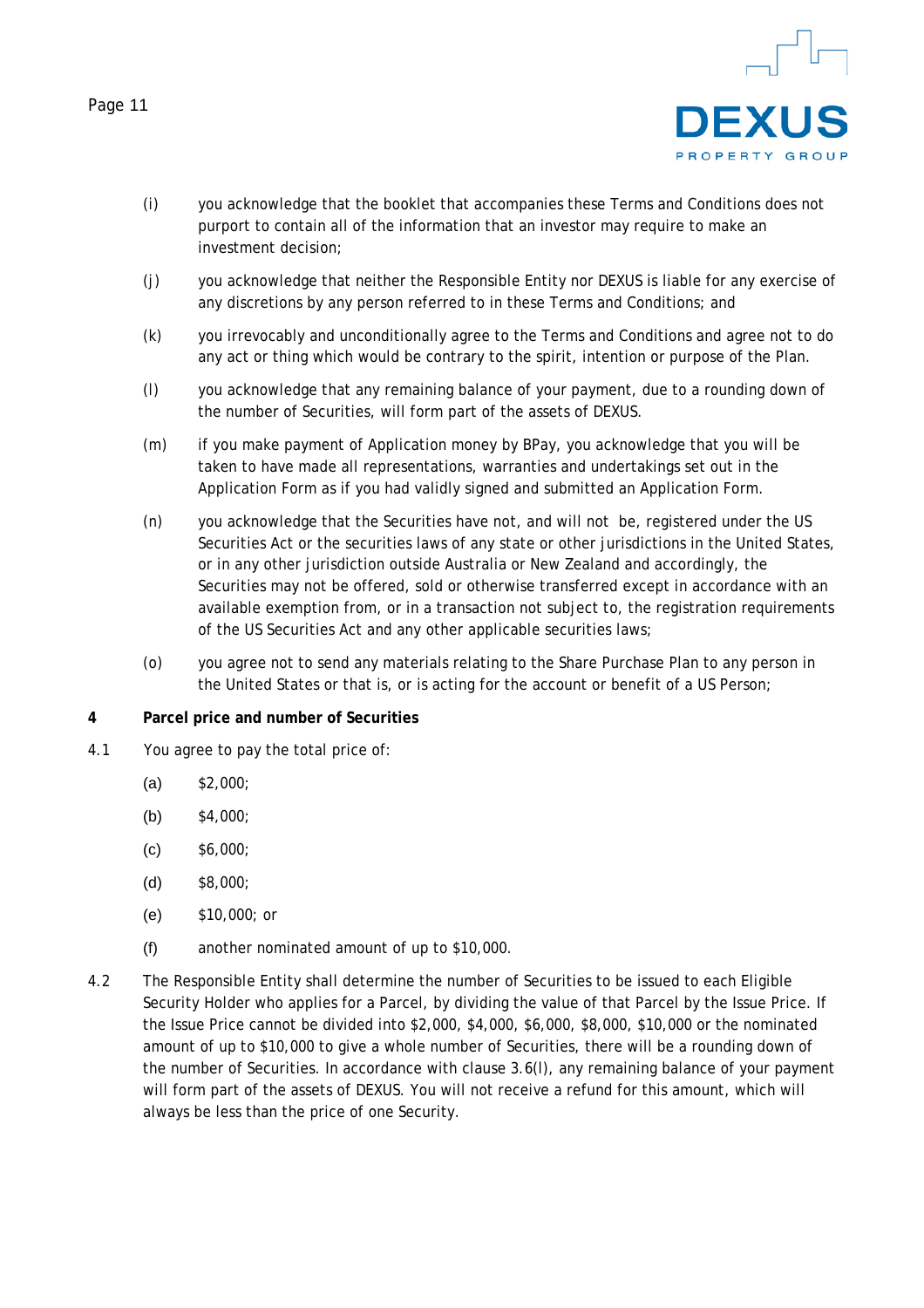

#### **5 Issue of Securities**

- 5.1 On the Issue Date, the Responsible Entity will issue that number of Securities to each Eligible Security Holder on the basis set out in clause 4.2.
- 5.2 Securities issued under the Plan will rank equally with, and have the same voting rights, distribution rights and other entitlements as existing Securities.
- 5.3 The Responsible Entity will apply for Securities issued under the Plan to be quoted on ASX.

#### **6 Amendments to the offer and waiver of compliance**

- 6.1 The Responsible Entity will not change these Terms and Conditions (subject to its discretion to revise the Timetable in part 1). However, the Responsible Entity reserves the right to waive compliance with any provision of these Terms and Conditions.
- 6.2 The Responsible Entity reserves the right to withdraw the offer.

# **7 Governing Law**

7.1 These Terms and Conditions are governed by the laws in force in New South Wales and are to be interpreted in accordance with their spirit, intention and purpose.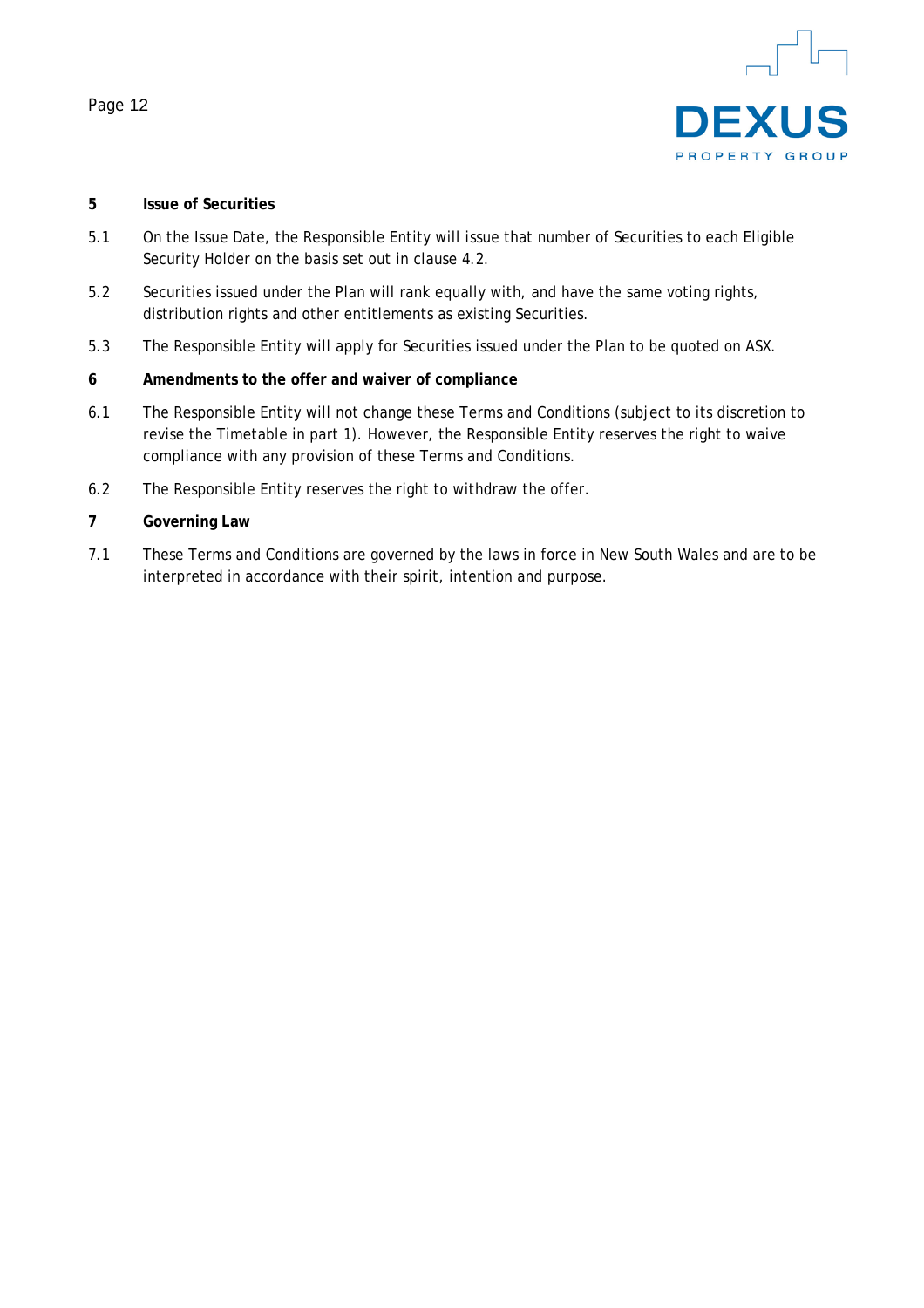

# **Definitions**

| <b>Allotment Date</b>                   | The date on which Securities are allotted under the Plan, determined in<br>accordance with clause 1.3(b).                                                                                                                                              |  |  |  |  |
|-----------------------------------------|--------------------------------------------------------------------------------------------------------------------------------------------------------------------------------------------------------------------------------------------------------|--|--|--|--|
| Application                             | A correctly completed and submitted Application Form and attached<br>application monies, or a payment via Bpay.                                                                                                                                        |  |  |  |  |
| <b>Application Form</b>                 | The Application Form relating to the Plan that you received with this<br>booklet, including the instructions. This may include a deemed<br>Application Form in the same terms, where a valid BPay payment is<br>made.                                  |  |  |  |  |
| <b>ASIC</b>                             | Australian Securities and Investments Commission.                                                                                                                                                                                                      |  |  |  |  |
| <b>ASX</b>                              | ASX Limited.                                                                                                                                                                                                                                           |  |  |  |  |
| <b>Closing Date</b>                     | 5pm (Sydney time) 3 February 2009 unless extended.                                                                                                                                                                                                     |  |  |  |  |
| <b>DEXUS or DEXUS Property</b><br>Group | DEXUS Property Group, comprising a unit in DEXUS Diversified Trust<br>(ARSN 089 324 541), DEXUS Industrial Trust (ARSN 090 879 137), DEXUS<br>Office Trust (ARSN 090 768 531) and DEXUS Operations Trust<br>(ARSN 110 521 223).                        |  |  |  |  |
| Despatch Date                           | The date on which the transaction confirmations are despatched to<br>participating Eligible Security Holder under clause 1.3(c).                                                                                                                       |  |  |  |  |
| Dollars or \$                           | Australian Dollars.                                                                                                                                                                                                                                    |  |  |  |  |
| <b>Eligible Security Holder</b>         | A person who, at 7pm (Sydney time) on the Record Date was recorded<br>in DEXUS's security register as being a registered holder of Securities<br>with a registered address in Australia or New Zealand, and who is not<br>an Excluded Security Holder. |  |  |  |  |
| <b>Excluded Security Holder or</b>      | Any of the following registered holders of Securities:                                                                                                                                                                                                 |  |  |  |  |
| <b>Excluded Holder</b>                  | a holder who holds Securities on behalf of another person who<br>■<br>resides outside Australia and New Zealand; or                                                                                                                                    |  |  |  |  |
|                                         | a holder who is, or is acting for the account or benefit of, a U.S.<br>п<br>person (as defined in Regulation S under the U.S. Securities Act).                                                                                                         |  |  |  |  |
| <b>Issue Date</b>                       | 5 February 2009 unless extended.                                                                                                                                                                                                                       |  |  |  |  |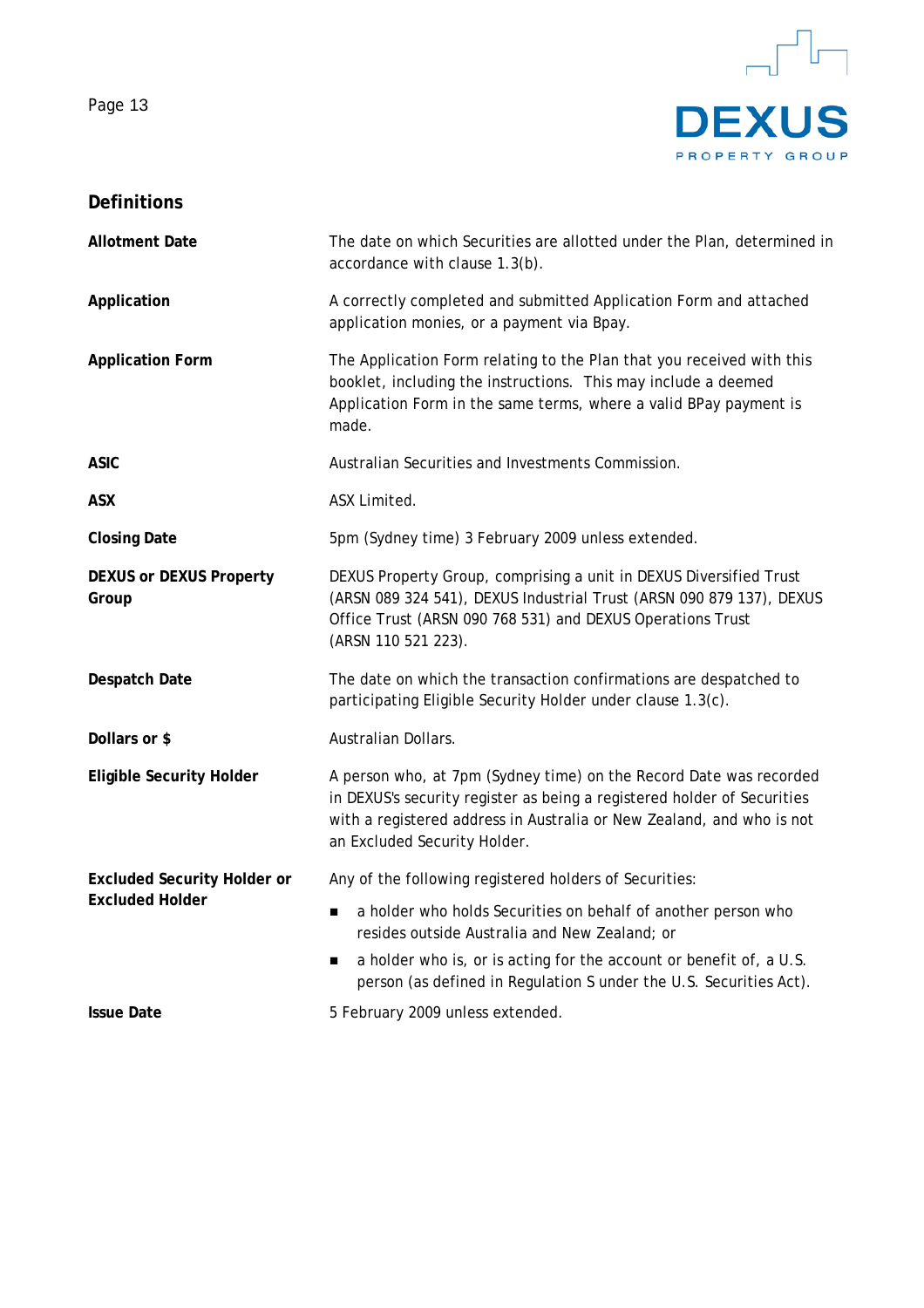

| <b>Issue Price</b>          | The issue price of Securities under the SPP will be \$0.732 provided that<br>the Volume Weighted Average Price ("VWAP Price") of Securities in the<br>5 day period before the Issue Date is between \$0.771 and \$0.915.                                                      |  |  |
|-----------------------------|-------------------------------------------------------------------------------------------------------------------------------------------------------------------------------------------------------------------------------------------------------------------------------|--|--|
|                             | If the VWAP Price of Securities is more than \$0.915, Securities under<br>the SPP will be issued at a 20% discount to the VWAP Price. If the VWAP<br>Price of Securities is less than \$0.771, Securities under the SPP will be<br>issued at a 5% discount to the VWAP Price. |  |  |
| <b>Opening Date</b>         | 7 January 2009.                                                                                                                                                                                                                                                               |  |  |
| Parcel                      | A parcel of Securities valued at \$2,000, \$4,000, \$6,000, \$8,000, \$10,000<br>or another nominated amount of up to \$10,000 at the Issue Price per<br>Security.                                                                                                            |  |  |
| Placement                   | The placement of Securities to institutional investors undertaken on 4<br>December 2008.                                                                                                                                                                                      |  |  |
| <b>Record Date</b>          | 18 December 2008.                                                                                                                                                                                                                                                             |  |  |
| Registry                    | Link Market Services Limited (ABN 54 083 214 537)                                                                                                                                                                                                                             |  |  |
| <b>Responsible Entity</b>   | DEXUS Funds Management Limited (ABN 24 060 920 783)                                                                                                                                                                                                                           |  |  |
| Plan or SPP                 | This Security Purchase Plan.                                                                                                                                                                                                                                                  |  |  |
| Security or Securities      | A stapled security comprising one fully paid ordinary unit in each of<br>DEXUS Diversified Trust, DEXUS Industrial Trust, DEXUS Office Trust and<br>DEXUS Operations Trust and listed on the ASX as DEXUS Property Group<br>(ASX: DXS).                                       |  |  |
| Security Holder(s)          | Holder(s) of Securities.                                                                                                                                                                                                                                                      |  |  |
| <b>Terms and Conditions</b> | The terms and conditions of the Plan set out in this booklet, including<br>the Definitions and the Application Form.                                                                                                                                                          |  |  |
| <b>Trading day</b>          | A full day on which the Securities are quoted, and not suspended from<br>quotation or made subject to a trading halt, on ASX. A day on which<br>ASX is closed or on which trading on ASX is suspended is not a Trading<br>Date.                                               |  |  |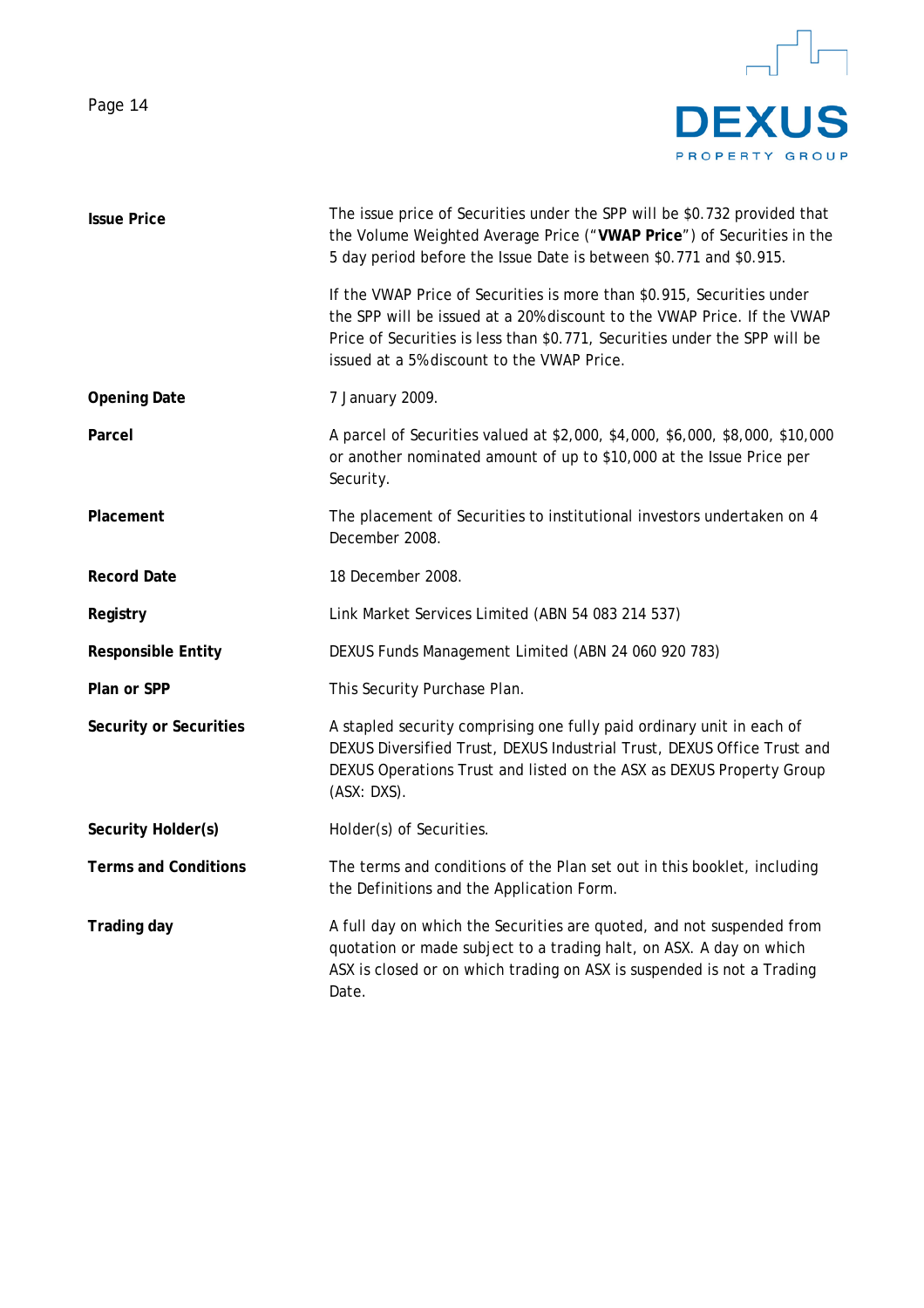

**DEXUS Property Group** Responsible Entity: DEXUS Funds Management Limited ABN 24 060 920 783 AFS Licence No: 238163 **Registry:** C/- Link Market Services Limited Locked Bag A14 Sydney South NSW 1235 Australia Free Call: 1800 819 675 Telephone: (02) 8280 7126

Facsimile: (02) 9287 0303 Email: registrars@linkmarketservices.com.au Website: www.linkmarketservices.com.au

**Record Date: 18 December 2008**

#### **SRN/HIN:**

| Offer opens:  | <b>7 January 2009</b> |
|---------------|-----------------------|
| Offer closes  |                       |
| 5:00pm (AEDT) | 3 February 2009       |

#### **Security PURCHASE PLAN APPLICATION FORM**

This is an offer to eligible Securityholders to subscribe for additional stapled securities (**Securities**) in DEXUS Property Group **(DXS)** under the Terms and Conditions of the Security Purchase Plan **(SPP)** accompanying this Application Form.

By completing this Application Form and forwarding it with your payment, you (a) acknowledge that you have read and understood the Terms and Conditions of the SPP and agree to be bound by the constitutions of DXS, (b) apply to subscribe for Securities in accordance with the Terms and Conditions of the SPP and (c) certify that you have not applied for Securities with an aggregate application price in excess of A\$10,000 under the SPP and any similar arrangement offered by DXS in the 12 months prior to your application (including through joint and beneficial holdings), even though you received offers in more than one capacity under the SPP.

#### **Please note:**

- The Terms and Conditions of the SPP should be read carefully.
- Payments may only be made by Bpay®, cheque or money order in Australian dollars and drawn on an Australian branch of a financial institution. Cash payments will not be accepted.
- Payment by BPAY<sup>®</sup> or receipt by DXS of this Application Form duly completed, together with the full subscription amount, will constitute acceptance of this offer in accordance with the Terms and Conditions of the SPP and the constitutions of DXS by the Securityholder named on this Application Form. DXS may reject an acceptance of this offer, at its absolute discretion, if payment is not received in accordance with this offer, if the application is incomplete or if the exact amount payable is not tendered.

#### **Accepting this offer using Bpay®**

To pay via BPAY® refer to the Biller Code and Reference Number below, and contact your participating financial institution.

You are not required to return this Application Form.

#### **Accepting this offer by cheque or money order**

- Cheques or money orders are to be made payable to: "PTCL ACF DEXUS Property Group" and crossed "Not Negotiable".
- The completed Application slip should be torn off below and forwarded with your payment to reach DXS' Security Registry by **5:00pm (AEDT) on 27 January 2009 to ensure cleared funds are available on the Closing Date**. Please allow sufficient time for collection and delivery by postal services as the postal acceptance rule does not apply.
- If located within Australia please forward your Application slip, along with payment, in the reply paid envelope provided. New Zealand Securityholders must forward it to the postal address set out below. Securityholders outside of Australia and New Zealand are not eligible to participate. • Your form cannot be faxed to DXS' Security Registry as payment must be attached to your Application slip.
- **Mailing Address:** DEXUS Property Group C/- Link Market Services Limited, Reply Paid 3560, Sydney NSW 2001

**Hand Delivery Address:** DEXUS Property Group C/- Link Market Services Limited, Level 12, 680 George Street, Sydney NSW 2000 *(Please do not use this address for express post mailing)*

|                                                                                                                                          | If you require further information on how to complete this Application Form please contact | This offer is non-renounceable - No signature is required<br>Link Market Services Limited on +61 2 8280 7126. |                       |              |                                                                                                                                                                                                                                                      |
|------------------------------------------------------------------------------------------------------------------------------------------|--------------------------------------------------------------------------------------------|---------------------------------------------------------------------------------------------------------------|-----------------------|--------------|------------------------------------------------------------------------------------------------------------------------------------------------------------------------------------------------------------------------------------------------------|
|                                                                                                                                          | Please detach this tear-off slip and return with your cheque or money order                |                                                                                                               |                       |              |                                                                                                                                                                                                                                                      |
| <b>DEXUS</b>                                                                                                                             |                                                                                            | Biller Code: 38356<br>Ref:<br><b>PAY</b>                                                                      |                       |              | Telephone & Internet Banking - BPAY®<br>Contact your bank or financial institution to make this<br>payment from your cheque, savings, debit or transaction<br>account. More info: www.bpay.com.au<br>® Registered to BPAY Pty Ltd ABN 69 079 137 518 |
| I/We wish to invest (tick one box only):                                                                                                 |                                                                                            |                                                                                                               |                       |              |                                                                                                                                                                                                                                                      |
| A\$2,000                                                                                                                                 | A\$4,000                                                                                   | A\$6,000                                                                                                      | A\$8,000              | A\$10,000 OR | Such other<br>amount <sup>1</sup>                                                                                                                                                                                                                    |
| Payment Details (if paying by cheque or money order):                                                                                    |                                                                                            |                                                                                                               |                       |              |                                                                                                                                                                                                                                                      |
| Drawer                                                                                                                                   | Cheque Number                                                                              | <b>BSB Number</b>                                                                                             | <b>Account Number</b> |              | Amount of cheque                                                                                                                                                                                                                                     |
|                                                                                                                                          |                                                                                            |                                                                                                               |                       |              | A\$                                                                                                                                                                                                                                                  |
| Make your cheque or money order payable to: "PTCL ACF DEXUS Property Group"<br><b>Contact Details: Telephone Number - Business Hours</b> |                                                                                            | Contact Name (PRINT)                                                                                          |                       |              | (must correspond with amount<br>ticked above)                                                                                                                                                                                                        |
|                                                                                                                                          |                                                                                            |                                                                                                               |                       |              | <b>SRN/HIN</b>                                                                                                                                                                                                                                       |